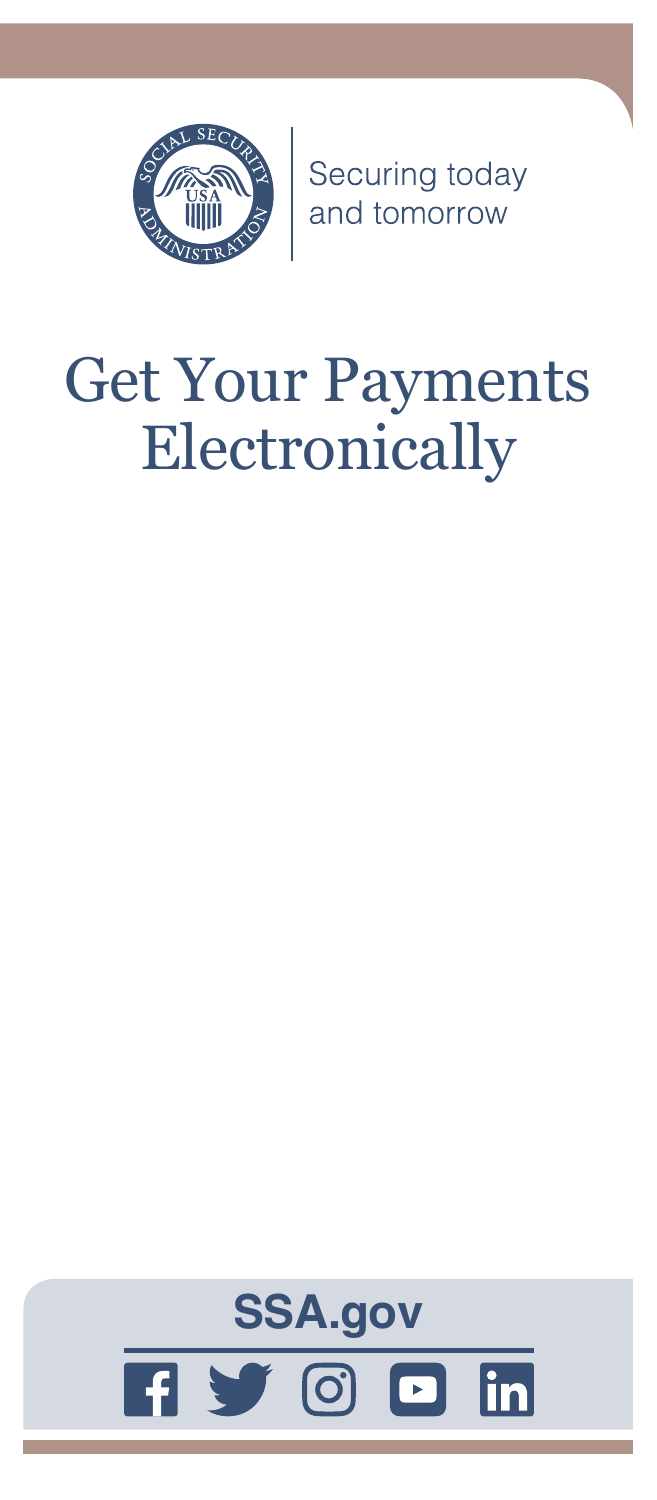If you get Social Security benefits, you must receive your payments electronically. You can do so by signing up for direct deposit, which sends payments directly into your bank account. Or, you can have your benefits automatically deposited into your Direct Express® Debit MasterCard® account.

## Direct deposit

Direct deposit is a simple, safe, and secure way to get benefits. If you wish us to send your payment to a bank or credit union account, you must have all of the following information when you apply:

- Your Social Security number.
- Financial institution's routing transit number.
- Account type (checking or savings).
- Account number.

Contact your bank to help you sign up for direct deposit. Or, sign up through Social Security.

You may also call **Go Direct**® at **1-800-333-1795** (English) and **1-800-333-1792** (Spanish) to sign up for direct deposit. Please note that **Go Direct**® is only available for beneficiaries receiving benefits by check.

#### What is the Direct Express® card?

The Direct Express® card is a prepaid debit card you can use to access your benefit payments. And you don't need a bank account.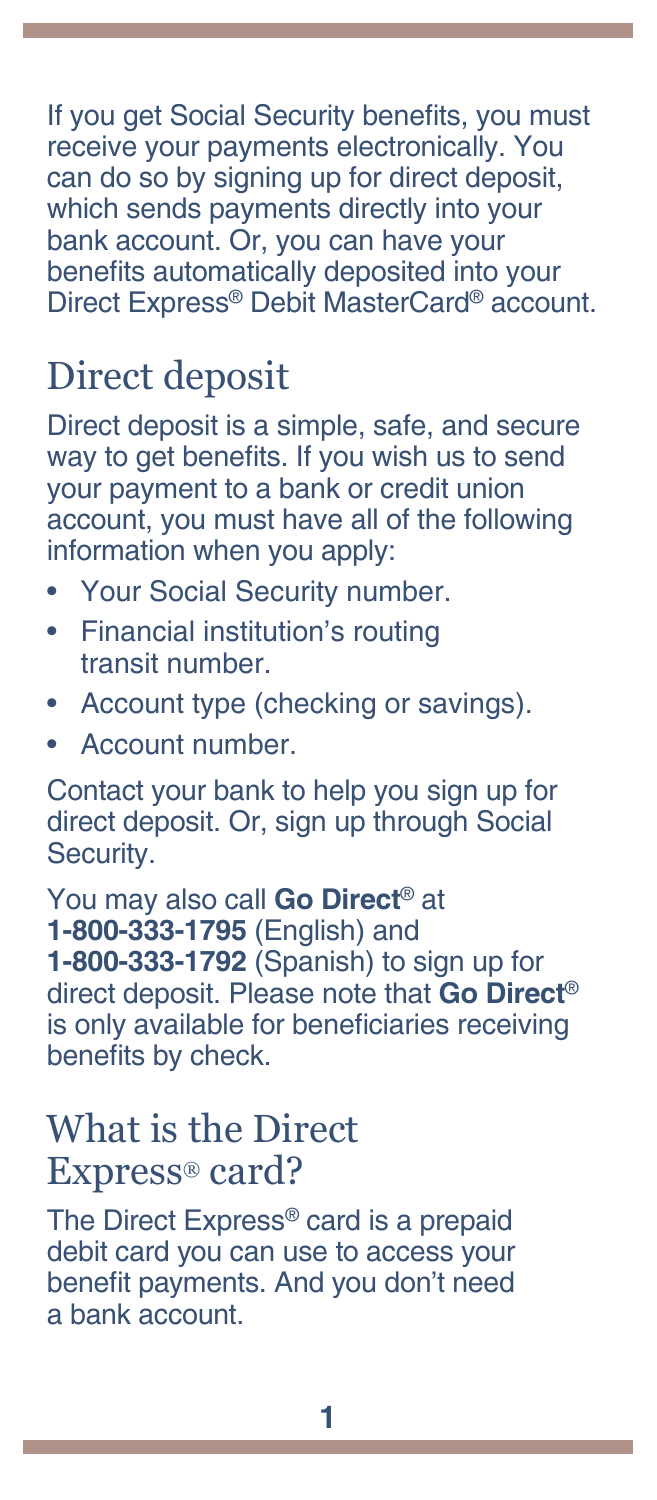With the Direct Express<sup>®</sup> card program, we deposit your federal payment directly into your card account. Your monthly funds will be available on your payment day — on time, every time. You can use the card to make purchases, pay bills, or get cash at thousands of locations.

And most transactions are free.

The Direct Express® card is both safer and more convenient than paper checks. Anyone receiving Social Security or Supplemental Security Income payments can enroll, even if they don't have a bank account. You no longer have to wait for the mail or worry about lost or stolen checks.

## Why should I sign up for electronic payments?

- **Safety.** There's no risk of lost or stolen checks. When reported promptly, your money is protected, even if your Direct Express® card is lost or stolen.
- **Ease.** Your money is automatically posted to your bank account or to your Direct Express<sup>®</sup> card account on your payment day each month. You won't have to wait for the mail to arrive.
- **Convenience.** You don't need to make a trip to cash or deposit a check. With Direct Express®, make purchases anywhere a Debit MasterCard® is accepted. Use your card to get cash back with purchases at retail locations, banks, and ATMs throughout the country.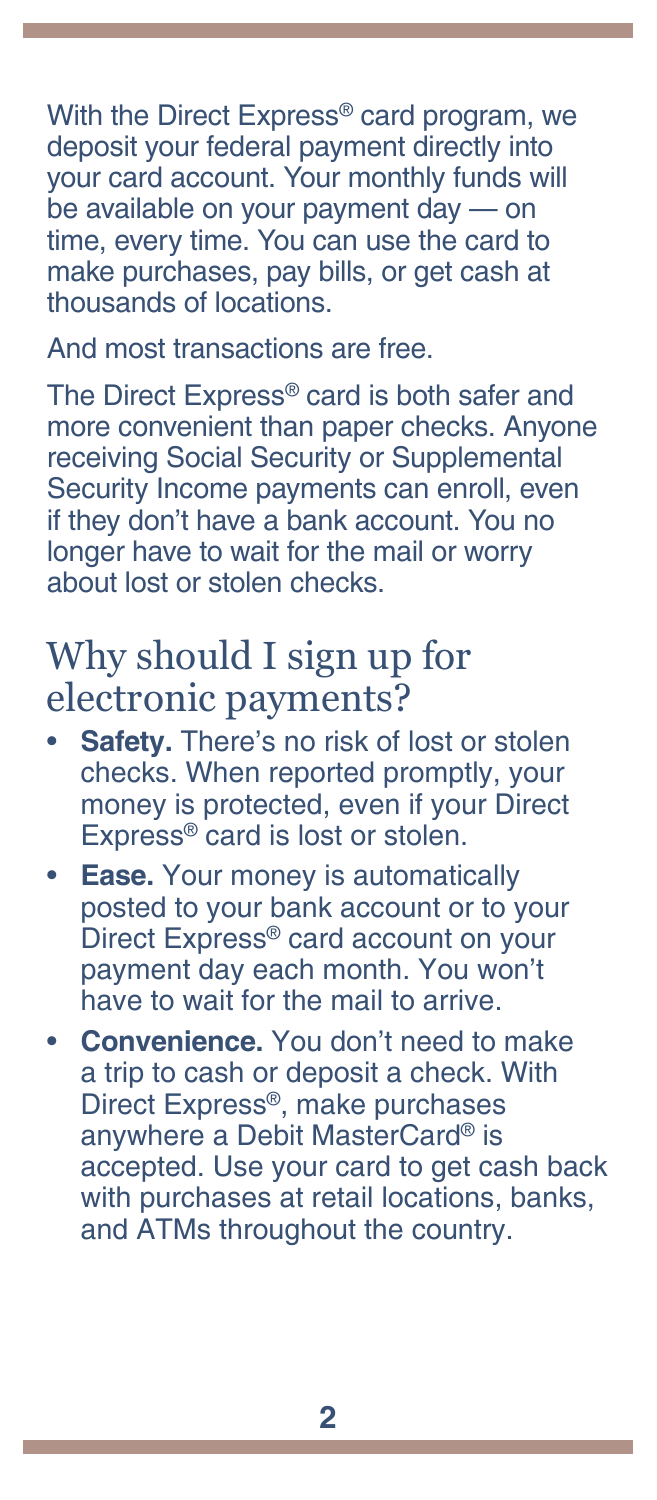## How do I use the Direct Express® card?

The Direct Express® card is simple and easy to use. You can use it to:

- **Make purchases.** Present your card when paying at any location that accepts Debit MasterCard®. The money is automatically deducted from your balance.
- **Get cash.** Get cash at ATMs, banks, or credit unions. Or, get cash back with purchases at many retail locations.
- **Pay Bills.** A one-time set up of your monthly bills for automatic payment. You control when and how much is paid for each bill. Pay your utilities, phone, cable TV, and more.

#### How secure is the Direct Express® card?

The Direct Express® card offers benefits that make it safer and more secure than checks.

- A personal identification number protects your account.
- Your card account has federal consumer protection, and your money is FDIC insured.
- If your card is lost or stolen, it will be replaced.

#### Can I use the Direct Express® card without any fees?

Yes, you can use your card for free. There is no sign-up fee and no monthly account fee. Many other services are provided free of charge, including: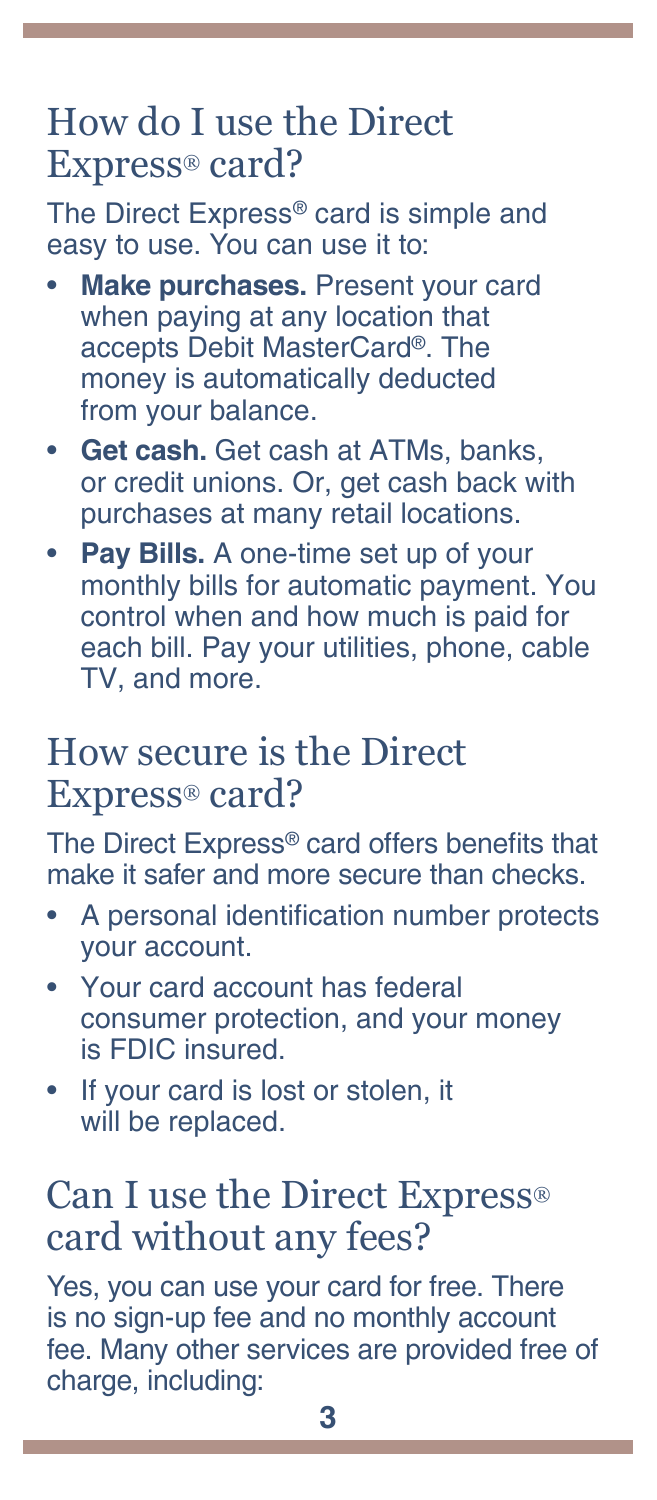- Purchases at retail locations, cash back with purchases, or cash withdrawals through bank or credit union tellers.
- One ATM cash withdrawal for each deposit posted to your account each month when using a Direct Express® card network ATM.
- Optional notification of deposits to your debit card by phone, email, or text message at no cost.
- Optional low balance alert when your account balance falls below a certain level at no cost.
- **Use a mobile app.** The DX<sup>5M</sup> Direct Express® mobile app (DX℠ mobile app) is an application available on iPhone and Android smartphones that allows Direct Express® Debit MasterCard® cardholders to access their balance and transaction history, locate ATMs, and set up low balance and deposit alerts.
- Access to the toll-free customer service number or website, 24 hours a day, seven days a week.

#### Are there any fees?

There are fees for a limited number of transactions and services. See the chart on the next page for more information.

**4** *(over)*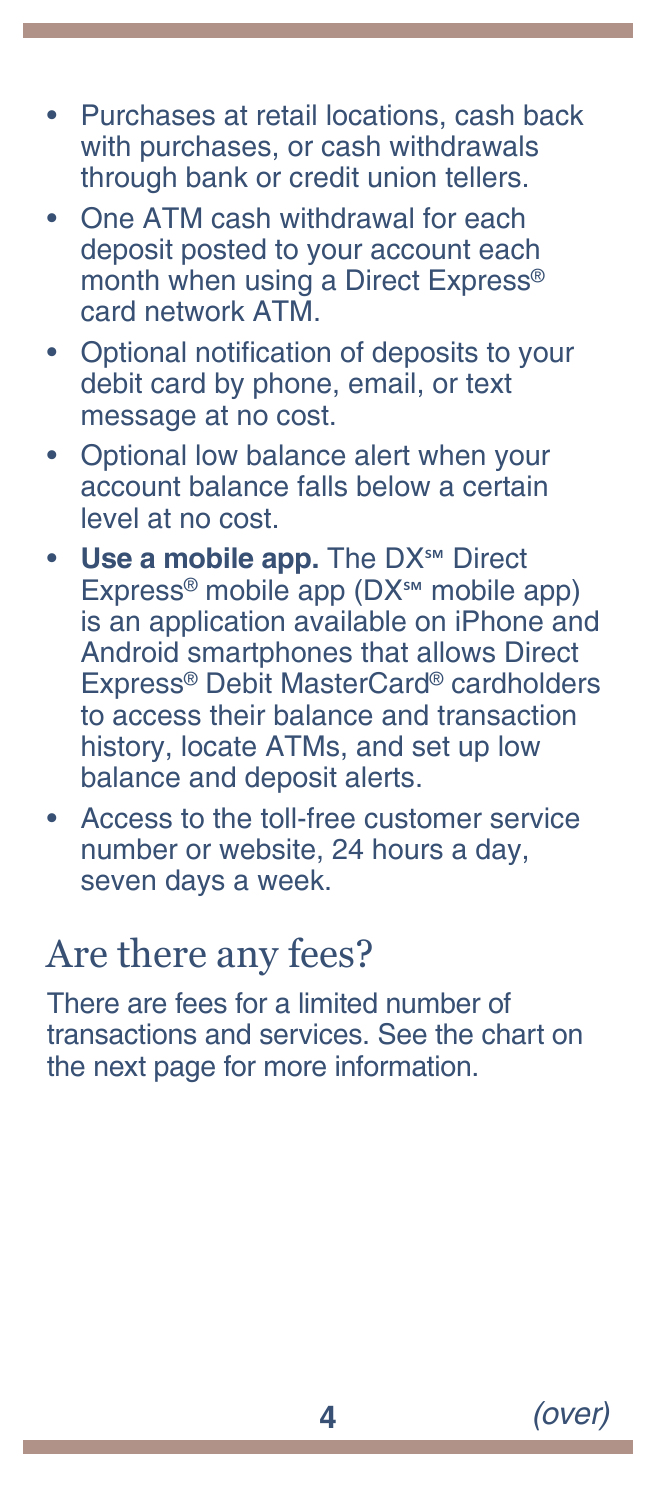| <b>Service</b>                                                                                                                                        | Fee                                |
|-------------------------------------------------------------------------------------------------------------------------------------------------------|------------------------------------|
| ATM cash withdrawal,<br>surcharge may apply                                                                                                           | \$0.85 each withdrawal*            |
| Cash at any Walmart<br>Money Center or<br><b>Customer Service Desk</b><br>located in the United<br>States. No purchase<br>required.                   | \$.85 each time                    |
| Monthly paper statement<br>mailed to you                                                                                                              | \$0.75 each month                  |
| Funds transfer to<br>a personal U.S.<br>bank account                                                                                                  | \$1.50 each time                   |
| Card replacement                                                                                                                                      | \$4 after one free<br>each year    |
| Overnight delivery of<br>replacement card                                                                                                             | \$13.50 each time                  |
| International ATM cash<br>withdrawal - currency<br>conversion fee (3%) will<br>be added                                                               | \$3 plus<br>3% for each withdrawal |
| International transaction<br>outside U.S. - currency<br>conversion fee (3%) will<br>be added<br>* You ant ang frog ATM withdrowal par payment as long | 3% for each transaction            |

*\* You get one free ATM withdrawal per payment as long as you use an ATM in the Direct Express® network.*

## How do I sign up for electronic payments?

It's quick and easy to get benefits electronically. First, you can contact the Treasury Electronic Payment Solution Contact Center at **1-800-333-1795** or sign up with them at *[www.GoDirect.gov](http://www.GoDirect.gov)*. You can also sign up with a personal *my* Social Security account.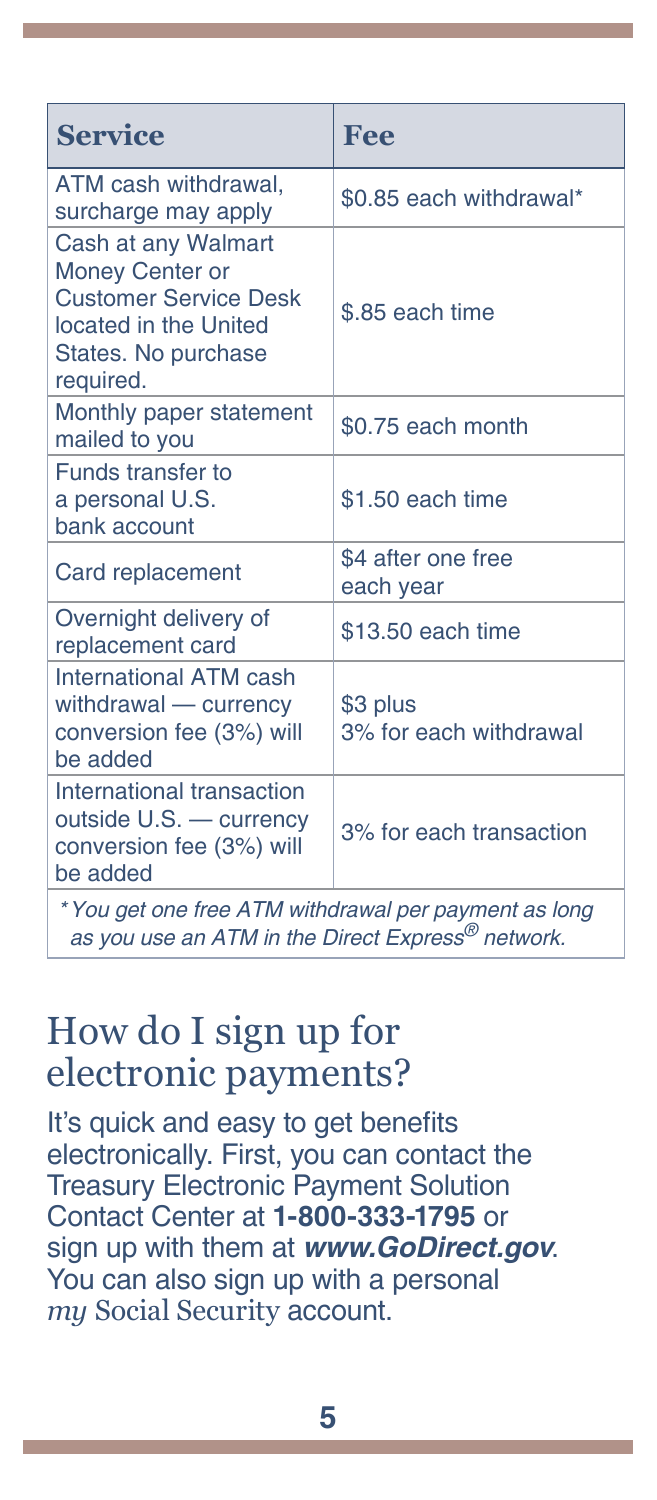You can create a *my* [Social Security](https://www.ssa.gov/myaccount) [account](https://www.ssa.gov/myaccount) if you're age 18 or older, have a Social Security number, a valid U.S. mailing address, and an email address. To create an account, go to *[www.ssa.gov/myaccount](https://www.ssa.gov/myaccount)*. You'll need to provide some personal information to confirm your identity; you'll be asked to choose a username and password; then you'll be asked for your email address. You'll need to select how you would like to receive a one-time security code — to a text-enabled cell phone or to the email address you registered — that you will need to enter when you create your account. Each time you sign in with your username and password, we will send a one-time security code to your cell phone or to your email address. The security code is part of our enhanced security feature to protect your personal information. Keep in mind that your cell phone provider's text message and data rates may apply.

You can use your *my* Social Security account to get a benefit verification letter, to check your earnings and work record, and in some states request a replacement Social Security card. If you receive retirement, survivors, or disability benefits, you can also:

- Change your address and phone number.
- Start or change your direct deposit.
- Request a replacement Medicare card.
- Print a replacement SSA-1099 or SSA-1042S for tax purposes.

# Contacting Social Security

The most convenient way to do business with us from anywhere, on any device, is to visit *[www.ssa.gov](https://www.ssa.gov)*. There are several things